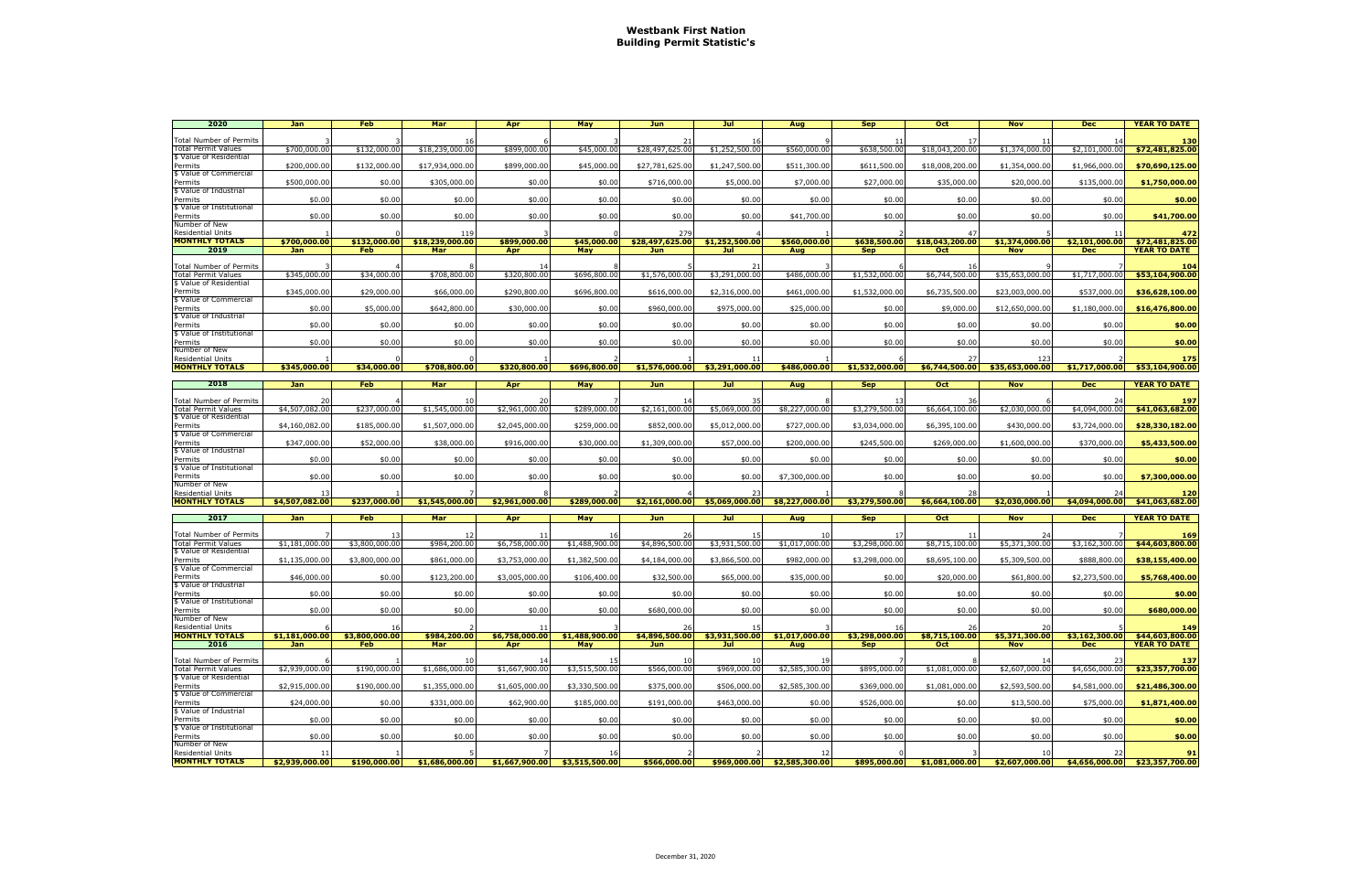## **Westbank First Nation Building Permit Statistic's**

| 2015                                                  | Jan                          | <b>Feb</b>                   | Mar                        | Apr                                              | May                   | Jun                          | Jul                           | Aug                   | <b>Sep</b>                                    | <b>Oct</b>                    | <b>Nov</b>                   | <b>Dec</b>                    | <b>YEAR TO DATE</b>                    |
|-------------------------------------------------------|------------------------------|------------------------------|----------------------------|--------------------------------------------------|-----------------------|------------------------------|-------------------------------|-----------------------|-----------------------------------------------|-------------------------------|------------------------------|-------------------------------|----------------------------------------|
| Total Number of Permits                               |                              |                              | 13                         |                                                  | 25                    | 14                           | 22                            | 14                    |                                               |                               |                              |                               | 154                                    |
| <b>Total Permit Values</b><br>\$ Value of Residential | \$1,080,000.00               | \$1,741,000.00               | \$4,251,900.00             | \$3,596,500.00                                   | \$4,957,800.00        | \$1,321,100.00               | \$9,609,846.00                | \$1,861,500.00        | \$2,792,500.00                                | \$724,000.00                  | \$252,000.00                 | \$2,792,000.00                | \$34,980,146.00                        |
| Permits                                               | \$1,080,000.00               | \$1,741,000.00               | \$4,201,900.00             | \$3,416,500.00                                   | \$3,908,800.00        | \$593,100.00                 | \$4,459,500.00                | \$1,380,500.00        | \$2,592,500.00                                | \$684,000.00                  | \$106,000.00                 | \$2,722,000.00                | \$26,885,800.00                        |
| \$ Value of Commercial<br>Permits                     | \$0.00                       | \$0.00                       | \$50,000.00                | \$180,000.00                                     | \$1,049,000.00        | \$728,000.00                 | \$150,346.00                  | \$481,000.00          | \$200,000.00                                  | \$40,000.00                   | \$146,000.00                 | \$70,000.00                   | \$3,094,346.00                         |
| \$ Value of Industrial<br>Permits                     | \$0.00                       | \$0.00                       | \$0.00                     | \$0.00                                           | \$0.00                | \$0.00                       | \$0.00                        | \$0.00                | \$0.00                                        | \$0.00                        | \$0.00                       | \$0.00                        | \$0.00                                 |
| \$ Value of Institutional                             |                              |                              |                            |                                                  |                       |                              |                               |                       |                                               |                               |                              |                               |                                        |
| Permits<br>Number of New                              | \$0.00                       | \$0.00                       | \$0.00                     | \$0.00                                           | \$0.00                | \$0.00                       | \$5,000,000.00                | \$0.00                | \$0.00                                        | \$0.00                        | \$0.00                       | \$0.00                        | \$5,000,000.00                         |
| <b>Residential Units</b>                              |                              |                              | 18                         | 14                                               | 18                    |                              |                               |                       |                                               |                               |                              |                               | 109                                    |
| <b>MONTHLY TOTALS</b><br>2014                         | \$1,080,000.00<br><b>Jan</b> | \$1,741,000.00<br><b>Feb</b> | \$4,251,900.00<br>Mar      | \$3,596,500.00<br>Apr                            | \$4,957,800.00<br>May | \$1,321,100.00<br><b>Jun</b> | \$9,609,846.00<br>Jul         | \$1,861,500.00<br>Aug | \$2,792,500.00<br><b>Sep</b>                  | \$724,000.00<br><b>Oct</b>    | \$252,000.00<br><b>Nov</b>   | \$2,792,000.00<br><b>Dec</b>  | \$34,980,146,00<br><b>YEAR TO DATE</b> |
| <b>Total Number of Permits</b>                        |                              |                              | -11                        |                                                  |                       |                              | 12                            |                       |                                               |                               |                              |                               | 161                                    |
| <b>Total Permit Values</b>                            | \$3,175,500.00               | \$3,789,300.00               | \$1,478,800.00             | \$1,744,200.00                                   | \$1,861,900.00        | \$3,399,820.00               | \$1,983,800.00                | \$463,443.00          | \$7,538,500.00                                | \$2,797,250.00                | \$1,260,000.00               | \$6,536,500.00                | \$36,029,013.00                        |
| \$ Value of Residential<br>Permits                    | \$2,648,500.00               | \$3,424,400.00               | \$1,059,800.00             | \$1,593,800.00                                   | \$1,020,900.00        | \$3,109,320.00               | \$1,971,100.00                | \$460,300.00          | \$7,459,500.00                                | \$2,715,000.00                | \$1,260,000.00               | \$6,516,500.00                | \$33,239,120.00                        |
| \$ Value of Commercial<br>Permits                     | \$527,000.00                 | \$364,900.00                 | \$419,000.00               | \$150,400.00                                     | \$841,000.00          | \$290,500.00                 | \$12,700.00                   | \$3,143.00            | \$79,000.00                                   | \$82,250.00                   | \$0.00                       | \$20,000.00                   | \$2,789,893.00                         |
| \$ Value of Industrial                                |                              |                              |                            |                                                  |                       |                              |                               |                       |                                               |                               |                              |                               |                                        |
| Permits<br>\$ Value of Institutional                  | \$0.00                       | \$0.00                       | \$0.00                     | \$0.00                                           | \$0.00                | \$0.00                       | \$0.00                        | \$0.00                | \$0.00                                        | \$0.00                        | \$0.00                       | \$0.00                        | \$0.00                                 |
| Permits                                               | \$0.00                       | \$0.00                       | \$0.00                     | \$0.00                                           | \$0.00                | \$0.00                       | \$0.00                        | \$0.00                | \$0.00                                        | \$0.00                        | \$0.00                       | \$0.00                        | \$0.00                                 |
| Number of New<br><b>Residential Units</b>             |                              |                              |                            |                                                  |                       |                              | 10                            |                       | 34                                            |                               |                              |                               | 148                                    |
| <b>MONTHLY TOTALS</b><br>2013                         | \$3,175,500.00<br>Jan        | \$3,789,300.00<br>Feb        | \$1,478,800.00<br>Mar      | \$1,744,200.00<br>Apr                            | \$1,861,900.00<br>May | \$3,399,820.00<br>Jun        | \$1,983,800.00<br>Jul         | \$463,443,00<br>Aug   | \$7,538,500.00<br><b>Sep</b>                  | \$2,797,250.00<br><b>Oct</b>  | \$1,260,000.00<br><b>Nov</b> | \$6,536,500.00<br><b>Dec</b>  | \$36,029,013.00<br><b>YEAR TO DATE</b> |
|                                                       |                              |                              |                            |                                                  |                       |                              |                               |                       |                                               |                               |                              |                               |                                        |
| Total Number of Permits<br><b>Total Permit Values</b> | \$3,000.00                   | \$3,195,400.00               | 14<br>\$2,487,400.00       | \$1,681,000.00                                   | 14<br>\$1,254,000.00  | 18<br>\$4,587,900.00         | \$369,000.00                  | \$4,659,000.00        | \$4,292,900.00                                | \$2,655,500.00                | \$1,154,000.00               | \$973,800.00                  | 127<br>\$27,312,900.00                 |
| \$ Value of Residential                               |                              |                              | \$2,354,400.00             | \$1,676,500.00                                   |                       |                              |                               |                       |                                               |                               |                              |                               | \$16,926,000.00                        |
| Permits<br>\$ Value of Commercial                     | \$0.00                       | \$1,500.00                   |                            |                                                  | \$533,500.00          | \$3,157,900.00               | \$40,000.00                   | \$1,431,000.00        | \$4,292,900.00                                | \$1,345,500.00                | \$1,124,000.00               | \$968,800.00                  |                                        |
| Permits<br>\$ Value of Industrial                     | \$3,000.00                   | \$3,193,900.00               | \$133,000.00               | \$4,500.00                                       | \$720,500.00          | \$1,430,000.00               | \$329,000.00                  | \$3,228,000.00        | \$0.00                                        | \$1,310,000.00                | \$30,000.00                  | \$5,000.00                    | \$10,386,900.00                        |
| Permits                                               | \$0.00                       | \$0.00                       | \$0.00                     | \$0.00                                           | \$0.00                | \$0.00                       | \$0.00                        | \$0.00                | \$0.00                                        | \$0.00                        | \$0.00                       | \$0.00                        | \$0.00                                 |
| \$ Value of Institutional<br>Permits                  | \$0.00                       | \$0.00                       | \$0.00                     | \$0.00                                           | \$0.00                | \$0.00                       | \$0.00                        | \$0.00                | \$0.00                                        | \$0.00                        | \$0.00                       | \$0.00                        | \$0.00                                 |
| Number of New                                         |                              |                              |                            |                                                  |                       |                              |                               |                       |                                               |                               |                              |                               |                                        |
| <b>Residential Units</b><br><b>MONTHLY TOTALS</b>     | \$3,000.00                   | \$3,195,400.00               | -11<br>\$2,487,400.00      | \$1,681,000.00                                   | \$1,254,000.00        | -16<br>\$4,587,900.00        | \$369,000.00                  | \$4,659,000.00        | 19<br>\$4,292,900.00                          | \$2,655,500.00                | \$1,154,000.00               | \$973,800.00                  | 76<br>\$27,312,900.00                  |
| 2012                                                  | <b>Jan</b>                   | <b>Feb</b>                   | Mar                        | Apr                                              | May                   | Jun                          | Jul                           | Aug                   | <b>Sep</b>                                    | <b>Oct</b>                    | <b>Nov</b>                   | <b>Dec</b>                    | <b>YEAR TO DATE</b>                    |
| Total Number of Permits                               |                              |                              | 13                         |                                                  |                       | 15                           |                               |                       |                                               |                               |                              |                               | 172                                    |
| <b>Total Permit Values</b><br>\$ Value of Residential | \$1,794,730.00               | \$3,238,800.00               | \$2,465,397.00             | $\overline{$3.483,300.00}$                       | \$523,000.00          | \$3,588,500.00               | \$691,000.00                  | \$5,409,024.00        | \$2,152,900.00                                | \$2,719,400.00                | \$4,953,800.00               | \$3,343,200.00                | \$34,363,051.00                        |
| Permits<br>\$ Value of Commercial                     | \$855,230.00                 | \$2,790,300.00               | \$884,397.00               | \$1,733,500.00                                   | \$411,000.00          | \$3,518,500.00               | \$235,000.00                  | \$5,140,524.00        | \$2,152,900.00                                | \$2,204,400.00                | \$3,064,800.00               | \$3,255,700.00                | \$26,246,251.00                        |
| Permits                                               | \$939,500.00                 | \$448,500.00                 | \$1,581,000.00             | \$1,749,800.00                                   | \$112,000.00          | \$70,000.00                  | \$456,000,00                  | \$268,500.00          | \$0.00                                        | \$515,000.00                  | \$1,889,000.00               | \$87,500.00                   | \$8,116,800.00                         |
| \$ Value of Industrial<br>Permits                     | \$0.00                       | \$0.00                       | \$0.00                     | \$0.00                                           | \$0.00                | \$0.00                       | \$0.00                        | \$0.00                | \$0.00                                        | \$0.00                        | \$0.00                       | \$0.00                        | \$0.00                                 |
| \$ Value of Institutional<br>Permits                  | \$0.00                       | \$0.00                       | \$0.00                     | \$0.00                                           | \$0.00                | \$0.00                       | \$0.00                        | \$0.00                | \$0.00                                        | \$0.00                        | \$0.00                       | \$0.00                        | \$0.00                                 |
| Number of New                                         |                              |                              |                            |                                                  |                       |                              |                               |                       |                                               |                               |                              |                               |                                        |
| <b>Residential Units</b><br><b>MONTHLY TOTALS</b>     | $\frac{1}{2}$ \$1,794,730.00 | \$3,238,800.00               | \$2,465,397.00             | \$3,483,300.00                                   | \$523,000.00          | 15<br>\$3,588,500.00         |                               | 28                    | $$691,000.00$ $$5,409,024.00$ $$2,152,900.00$ | \$2,719,400.00                | 15<br>\$4,953,800.00         | \$3,343,200.00                | 115<br>\$34,363,051.00                 |
| 2011                                                  | Jan                          | <b>Feb</b>                   | Mar                        | Apr                                              | <b>May</b>            | <b>Jun</b>                   | Jul                           | Aug                   | <b>Sep</b>                                    | <b>Oct</b>                    | <b>Nov</b>                   | <b>Dec</b>                    | <b>YEAR TO DATE</b>                    |
| <b>Total Number of Permits</b>                        |                              |                              |                            | 24                                               | 14                    | 13                           | 27                            | 11                    | 22                                            |                               |                              |                               | 159                                    |
| <b>Total Permit Values</b><br>\$ Value of Residential | \$80,000.00                  | \$1,079,500.00               | \$663,600.00               | \$15,293,700.00                                  | \$2,582,190.00        | \$4,153,000.00               | \$7,632,050,00                | \$1,410,000.00]       | \$3,181,900.00                                | \$10,035,000.00               | \$2,946,600.00               | \$14,301,000.00               | \$63,358,540.00                        |
| Permits                                               | \$0.00                       | \$774,500.00                 | \$2,600.00                 | \$1,043,200.00                                   | \$1,062,990.00        | \$1,918,000.00               | \$7,553,550.00                | \$1,121,000.00        | \$2,320,900.00                                | \$400,000.00                  | \$2,876,600.00               | \$210,000.00                  | \$19,283,340.00                        |
| \$ Value of Commercial<br>Permits                     | \$80,000.00                  | \$305,000.00                 | \$661,000.00               | \$14,250,500.00                                  | \$1,519,200.00        | \$2,235,000.00               | \$78,500.00                   | \$289,000.00          | \$861,000.00                                  | \$9,635,000.00                | \$70,000.00                  | \$1,491,000.00                | \$31,475,200.00                        |
| \$ Value of Industrial<br>Permits                     | \$0.00                       | \$0.00                       | \$0.00                     | \$0.00                                           | \$0.00                | \$0.00                       | \$0.00                        | \$0.00                | \$0.00                                        | \$0.00                        | \$0.00                       | \$0.00                        | \$0.00                                 |
| \$ Value of Institutional                             |                              |                              |                            |                                                  |                       |                              |                               |                       |                                               |                               |                              |                               |                                        |
| Permits<br>Number of New                              | \$0.00                       | \$0.00                       | \$0.00                     | \$0.00                                           | \$0.00                | \$0.00                       | \$0.00                        | \$0.00                | \$0.00                                        | \$0.00                        | \$0.00                       | \$12,600,000.00               | \$12,600,000.00                        |
| Residential Units                                     |                              |                              |                            |                                                  |                       |                              | 18                            |                       | 11                                            |                               | 14                           |                               | 73                                     |
| <b>MONTHLY TOTALS</b><br>2010                         | \$80,000.00<br>Jan           | \$1,079,500.00<br><b>Feb</b> | \$663,600.00<br><b>Mar</b> | \$15,293,700.00<br>Apr                           | \$2,582,190.00<br>May | \$4,153,000.00<br><b>Jun</b> | \$7,632,050.00<br>Jul         | \$1,410,000.00<br>Aug | \$3,181,900.00<br><b>Sep</b>                  | \$10,035,000.00<br><b>Oct</b> | \$2,946,600.00<br><b>Nov</b> | \$14,301,000.00<br><b>Dec</b> | \$63,358,540.00<br><b>YEAR TO DATE</b> |
| <b>Total Number of Permits</b>                        |                              |                              | 23                         |                                                  |                       | -10                          | 22                            |                       | 23                                            |                               |                              |                               | 150                                    |
| <b>Total Permit Values</b>                            | \$1,837,600.00               | \$462,900.00                 | \$7,374,200.00             | \$12,800,400.00                                  | 10<br>\$3,702,000.00  | \$760,326.00                 | \$3,471,655.00                | \$240,000.00          | \$3,967,500.00                                | \$1,791,000.00                | \$1,114,850.00               | \$1,527,500.00                | \$39,049,931.00                        |
| \$ Value of Residential<br>Permits                    | \$1,837,600.00               | \$290,700.00                 | \$1,715,200.00             | \$12,069,400.00                                  | \$652,000.00          | \$541,326.00                 | \$3,471,655.00                | \$215,000.00          | \$3,932,500.00                                | \$1,212,000.00                | \$47,000.00                  | \$1,527,500.00                | \$27,511,881.00                        |
| \$ Value of Commercial                                |                              |                              |                            |                                                  |                       |                              |                               |                       |                                               |                               |                              |                               |                                        |
| Permits<br>\$ Value of Industrial                     | \$0.00                       | \$172,200.00                 | \$5,659,000.00             | \$713,500.00                                     | \$3,050,000.00        | \$219,000.00                 | \$0.00                        | \$25,000.00           | \$35,000.00                                   | \$579,000.00                  | \$1,067,850.00               | \$0.00                        | \$11,520,550.00                        |
| Permits<br>\$ Value of Institutional                  | \$0.00                       | \$0.00                       | \$0.00                     | \$0.00                                           | \$0.00                | \$0.00                       | \$0.00                        | \$0.00                | \$0.00                                        | \$0.00                        | \$0.00                       | \$0.00                        | \$0.00                                 |
| Permits                                               | \$0.00                       | \$0.00                       | \$0.00                     | \$17,500.00                                      | \$0.00                | \$0.00                       | \$0.00                        | \$0.00                | \$0.00                                        | \$0.00                        | \$0.00                       | \$0.00                        | \$17,500.00                            |
| Number of New<br><b>Residential Units</b>             |                              |                              |                            |                                                  |                       |                              | -16                           |                       |                                               |                               |                              |                               | 174                                    |
| <b>MONTHLY TOTALS</b>                                 | \$1,837,600.00               | \$462,900.00                 |                            | $$7,374,200.00$ $$12,800,400.00$ $$3,702,000.00$ |                       |                              | $$760,326.00$ $$3,471,655.00$ | \$240,000.00          | \$3,967,500.00                                | \$1,791,000.00                | \$1,114,850.00               | \$1,527,500.00                | \$39,049,931.00                        |